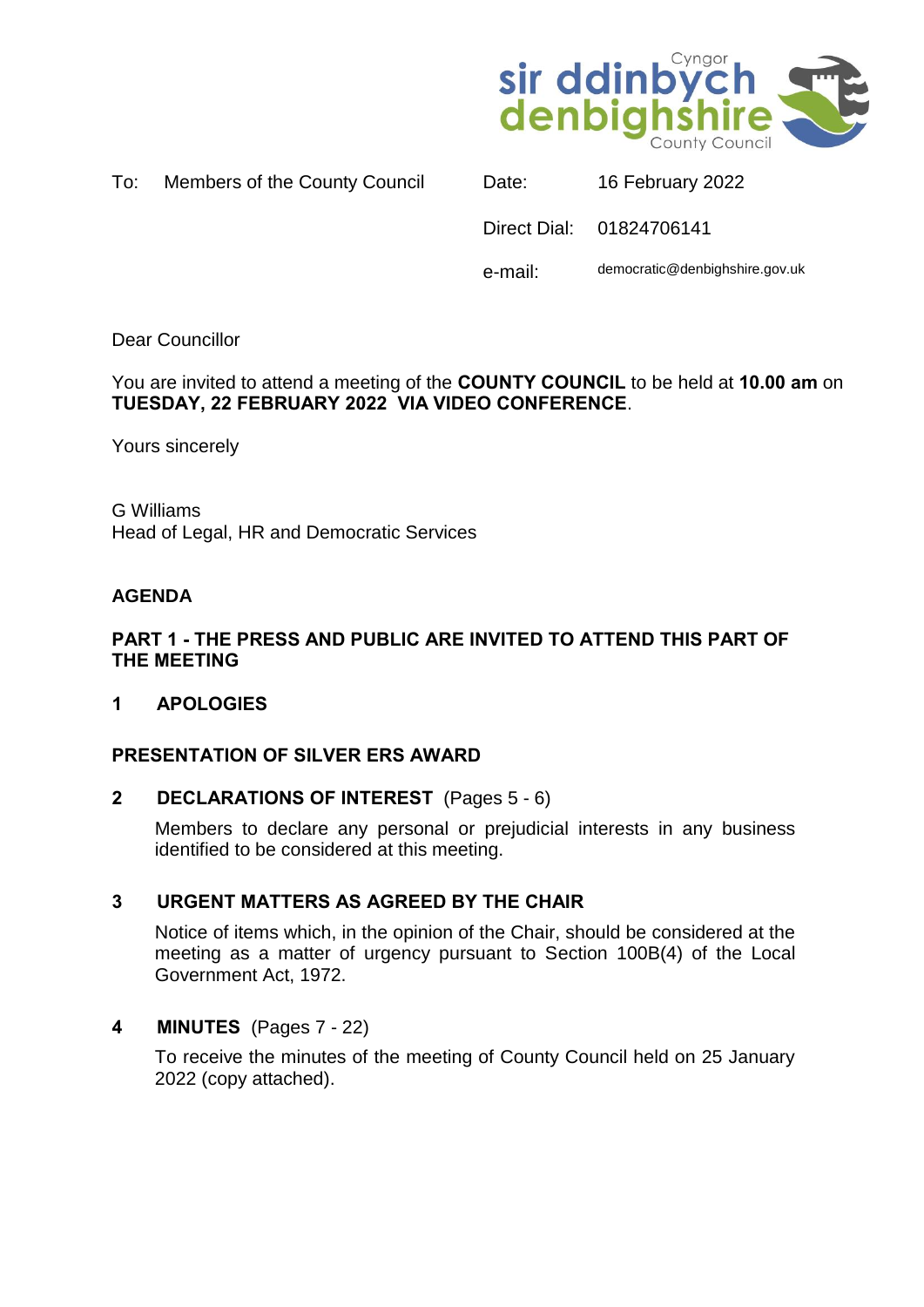### **5 NORTH WALES POPULATION NEEDS ASSESSMENT 2022** (Pages 23 - 44)

To consider a report by the Interim Head of Service, Business Support Services (copy attached).

**6 CLIMATE AND ECOLOGICAL CHANGE STRATEGY - UPDATE ON YEAR 1 DELIVERY** (Pages 45 - 92)

To consider a report by the Climate Change Programme Manager (copy attached).

**7 COUNCIL TAX 22/23 AND ASSOCIATED MATTERS** (Pages 93 - 108)

To consider a report by the Head of Finance and Property (copy attached).

**8 CAPITAL PLAN 2021/22 - 2024/25 AND RECOMMENDATIONS OF THE STRATEGIC INVESTMENT GROUP** (Pages 109 - 196)

To consider a report by the Head of Finance and Property (copy attached).

**9 TREASURY MANAGEMENT STRATEGY STATEMENT (TMSS) 2022/23 AND PRUDENTIAL INDICATORS 2022/23 TO 2024/25 (APPENDIX 1)** (Pages 197 - 226)

To consider a report by the Head of Finance and Property (copy attached).

# **10 ROLE OF DIVERSITY CHAMPION** (Pages 227 - 232)

To consider a report by the Head of Legal, HR and Democratic Services (copy attached).

**11 NOTICE OF MOTION** (Pages 233 - 234)

Notice of Motion put forward by Councillor Brian Jones for consideration by Full Council (copy attached).

### **12 NOTICE OF MOTION** (Pages 235 - 236)

Notice of Motion put forward by Councillor Ellie Chard for consideration by Full Council (copy attached)

**13 COUNTY COUNCIL FORWARD WORK PROGRAMME** (Pages 237 - 240)

To consider the Council's forward work programme (copy attached).